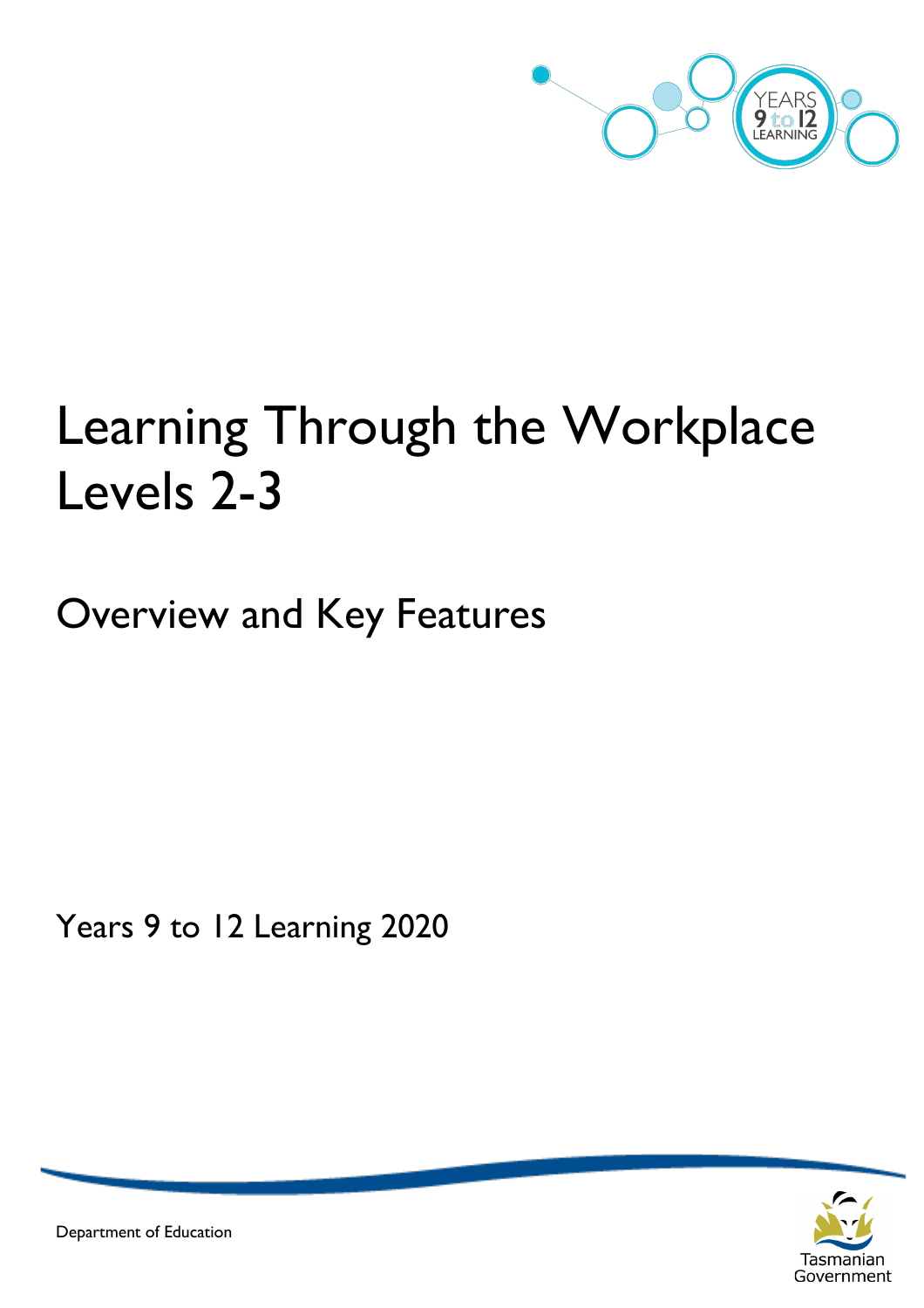

#### **The purpose of this paper**

The purpose of this paper is to provide information regarding the overview and key features of the proposed Learning Through the Workplace Levels 2-3.

It is designed to enable all interested stakeholders to reflect and provide feedback on key features including learning outcomes, structure, sequencing and likely content. This feedback will be considered in writing the draft course.

#### Consultation

Throughout the course development process there will be four opportunities for formal stakeholder consultation:

- Course Scope
- Structural Overview and Key features (Nov/Dec 2020)
- Initial Draft Course (March 2021)
- Final Draft Course (June 2021)

This paper represents the second of four course consultation points for teachers to engage in the course development process for Learning Through the Workplace Levels 2-3.

#### Course Rationale

Learning through the Workplace Levels 2-3 enables students to develop knowledge and understanding of the nature, type, and structure of the workplace. It engages learners through applied learning in workplace settings external to the school environment, related to their interests and aspirations, in which they are required to be responsible. Through this context they develop and apply general capabilities and core skills for work. They are taught to reflect on their capabilities, skills, interests and aspirations and to reflect on the knowledge, skills and attributes valued in the workplace.

Workplace settings include paid or unpaid work such as vocational placement as part of an accredited VET program, work placement, volunteering or part-time paid employment.

Reflective skills are explicitly taught and assessed in the course.

#### Years 9 to 12 Curriculum Framework

[Years 9 to 12 Education Framework](https://publicdocumentcentre.education.tas.gov.au/library/Shared%20Documents/Years-9-to-12-Education-Framework.pdf) informs the design of the Learning Through the Workplace Levels 2-3 course and it fits within the Work-based Learning focus area of the [Years 9 to12 Curriculum Framework.](https://publicdocumentcentre.education.tas.gov.au/library/Shared%20Documents/Education%209-12%20Frameworks%20A3%20WEB%20POSTER.pdf)

#### Pathways in

• Australian Curriculum 9-10 Work Studies

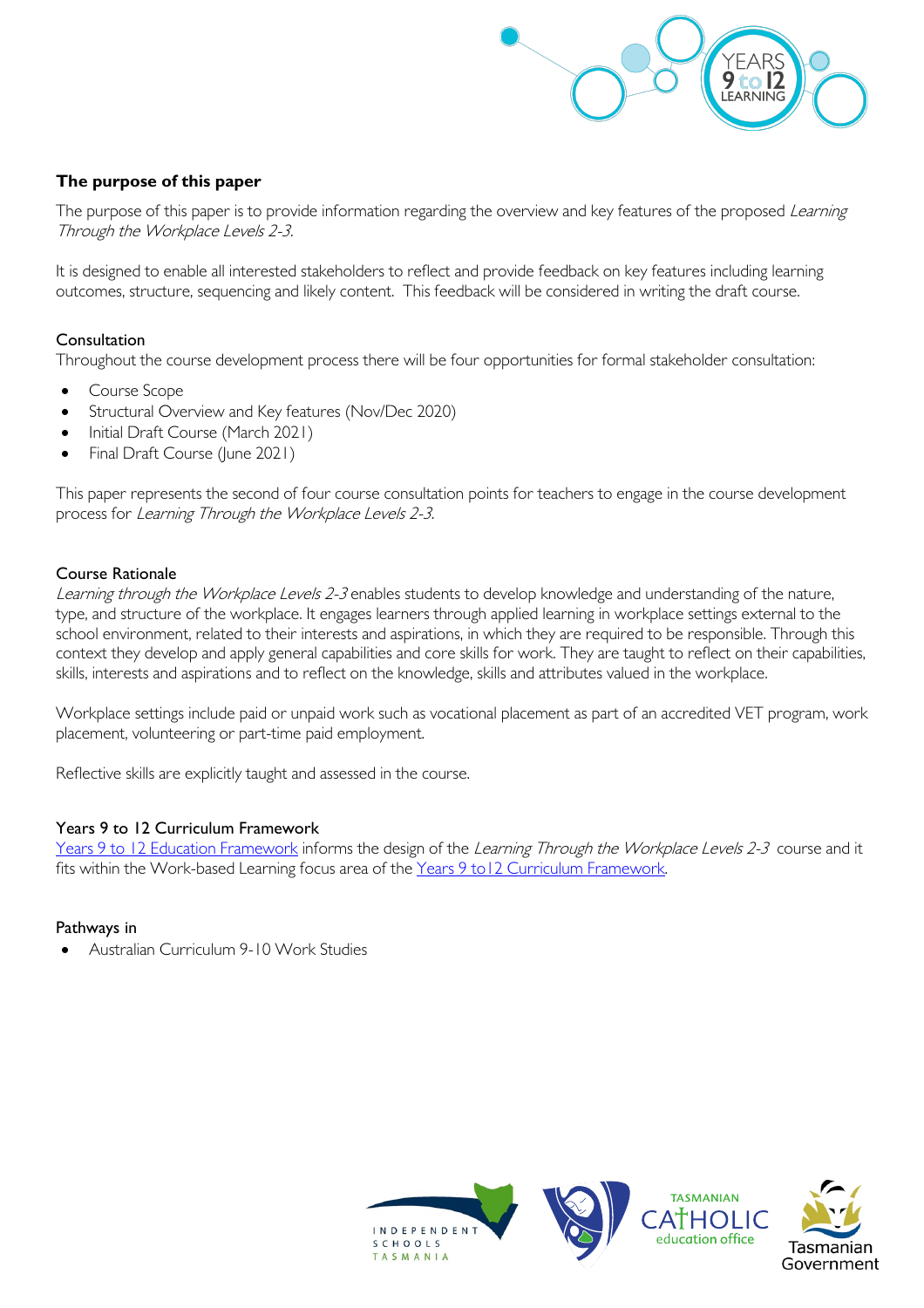

## Level 2

#### Learning Outcomes

On successful completion of this course learners will be able to:

- communicate knowledge and understanding of industry and work
- work independently and with others
- develop and apply relevant core skills for work and general capabilities
- identify and investigate processes and issues related to work, industry and the workplace
- review, and reflect and report on, their experiences, abilities, interests, and aspirations in relation to planning for work and future pathways

#### Course Structure

The course is 150 hours and consists of three equally weighted 50 hour modules. Module 1 has two components, one to be delivered at the start of the course, and the other to be delivered as the final component of the course.

The sequencing of delivery follows the internal logic, common to Work-based Learning courses of:

- Prepare for workplace learning learning strategies; navigate the world of work; interact with others;
- Undertake workplace learning interact with others, get the work done, learn and apply discipline-based skills (project management)
- Reflect and exhibit/present learning strategies, interact with others, navigate the world of work.

Modules 2 and 3 also reflect this logic within them.

#### Course Structure



#### Modules Available

Core 1: Prepare for Workplace Learning; Reflect and Exhibit

Core 2: Undertake Workplace Learning

Core 3: Undertake Workplace Learning

#### Course Delivery

To be developed through consultation.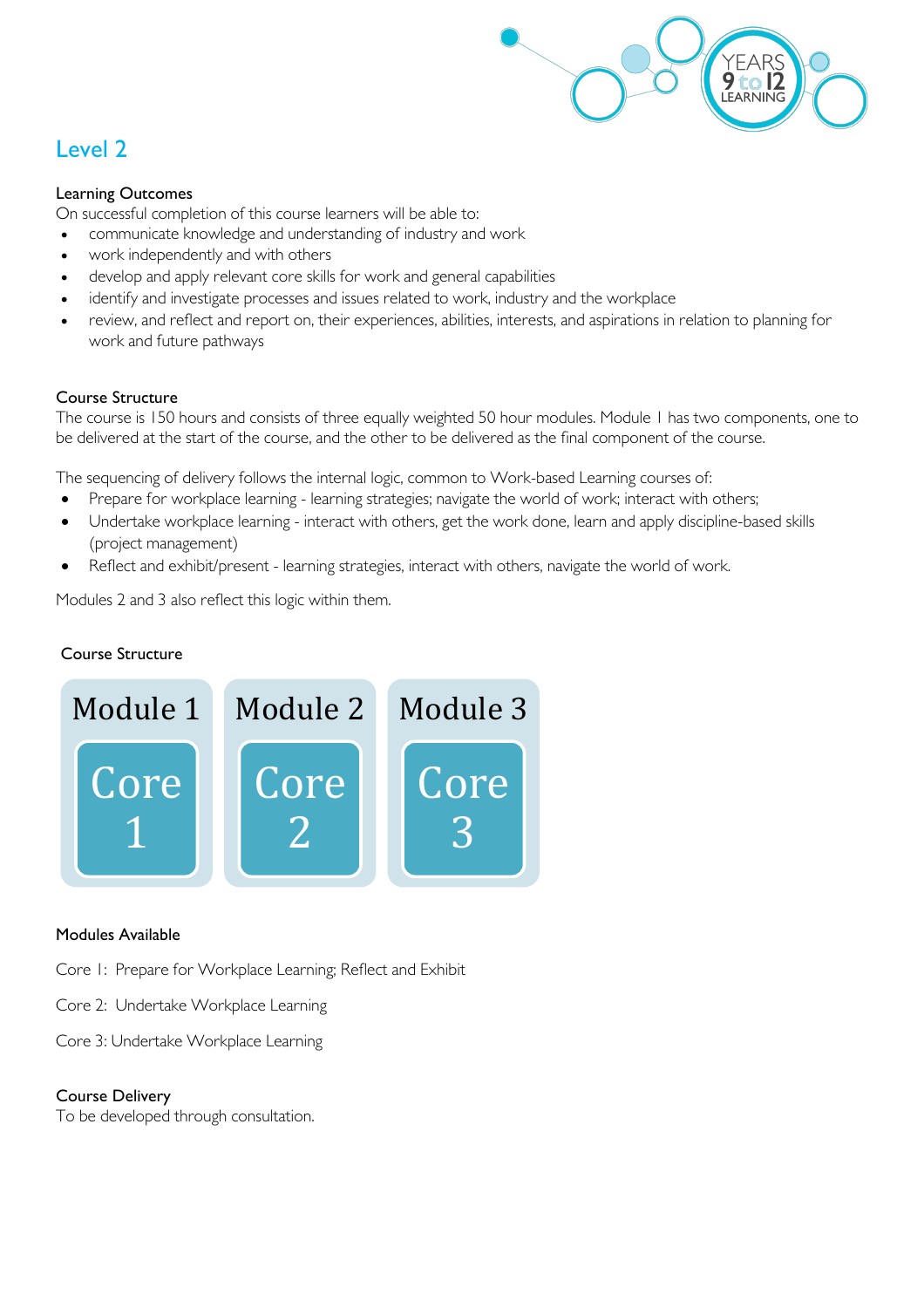

#### Module content

| Module I                                                                                                                                                                                                                                                                                                                                   |                                                                                                                                                                                                                                                                |  |  |  |  |  |
|--------------------------------------------------------------------------------------------------------------------------------------------------------------------------------------------------------------------------------------------------------------------------------------------------------------------------------------------|----------------------------------------------------------------------------------------------------------------------------------------------------------------------------------------------------------------------------------------------------------------|--|--|--|--|--|
| Prepare for workplace learning<br>rights and responsibilities<br>$\overline{\phantom{a}}$<br>workplace health and safety<br>behavioural expectations in the workplace<br>working with others<br>handling challenging situations<br>$\overline{\phantom{a}}$<br>learning strategies - effective use of a learning<br>journal and skills log | Reflect and exhibit<br>individual or group processes to unpack learning<br>designing a presentation in multimodal format<br>using available templates or own design<br>digital presentation skills<br>presentation to peers<br>peer review<br>final exhibition |  |  |  |  |  |

#### Modules 2 and 3 - Undertake Workplace Learning

Modules 2 and 3 each include 40 hours of vocational placement, work placement, volunteering or part-time paid employment. A mix of these is allowed. Within this time, students will learn and apply technical skills relevant to the context

10 hours is allocated for the following content

- identify and document nature of workplace learning context, requirements and expectations
- set personal goals for work placement
- during the period of workplace learning
	- o maintain learning journal and skills log (assessed by teacher)
		- o workplace supervisor report

### Level 3

#### Learning Outcomes

On successful completion of this course learners will be able to:

- understand and explain concepts of industry and work
- investigate the dynamic nature of work-related and workplace issues, cultures, and/or environments locally, nationally, and/or globally
- demonstrate and apply core skills for work and, where relevant, industry knowledge and skills, in a workplace and/or work-related context
- demonstrate knowledge of the roles of individuals, government legislation and policies, unions, and employer groups in work-related and workplace issues
- reflect on and evaluate learning experiences in/about the workplace
- analyse the relationships between work-related issues and practices in workplaces

#### Course Structure

The course is 150 hours and consists of three equally weighted 50 hour modules. Module 1 has two components, one to be delivered at the start of the course, and the other to be delivered as the final component of the course.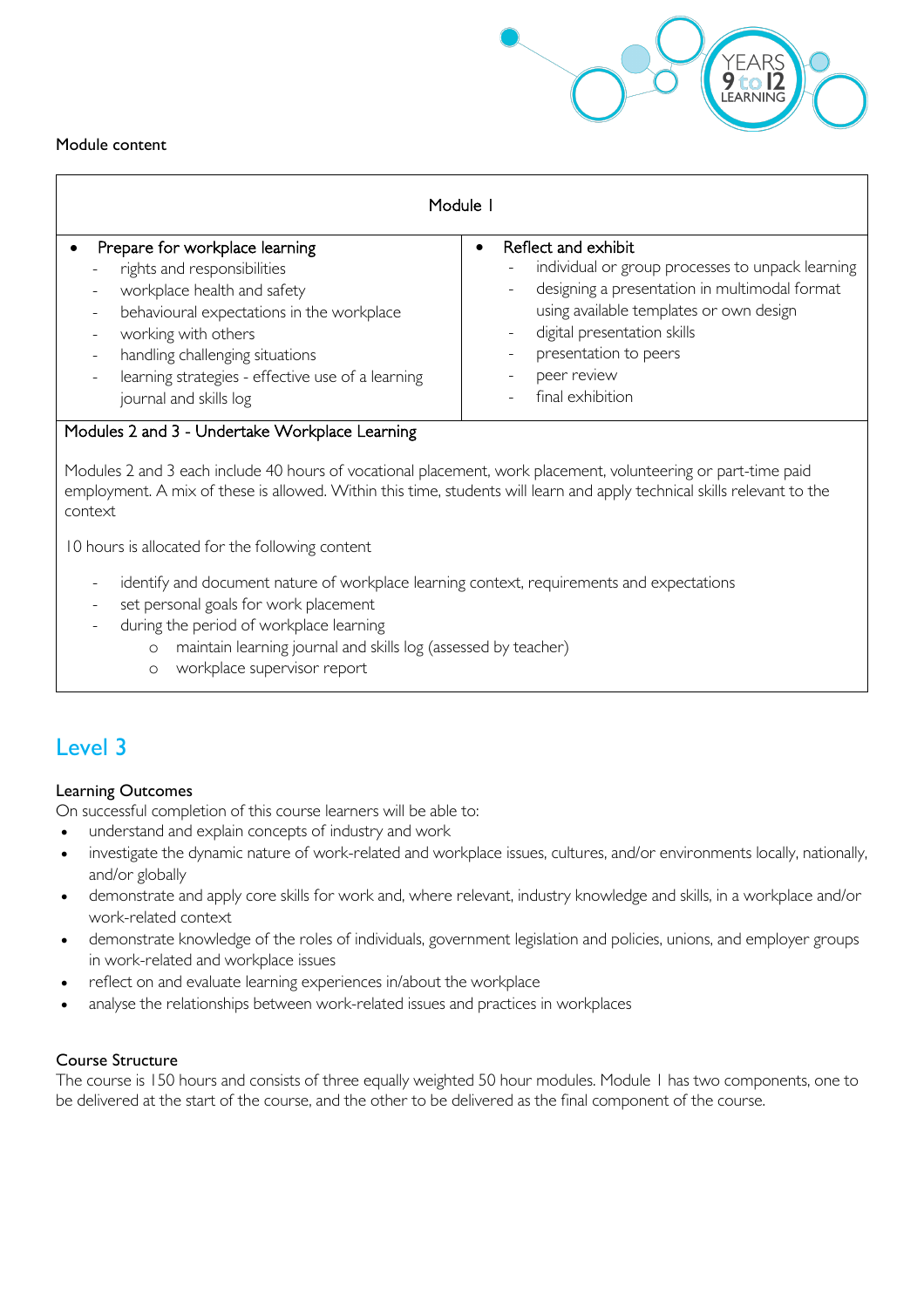

The sequencing of delivery follows the internal logic, common to Work-based Learning courses of:

- Prepare for workplace learning learning strategies; navigate the world of work; interact with others;
- Undertake workplace learning interact with others, get the work done, learn and apply discipline-based skills (project management)
- Reflect and exhibit/present learning strategies, interact with others, navigate the world of work.

Modules 2 and 3 also reflect this logic within them.

#### Course Structure



#### Modules Available

- Core 1: Prepare for Workplace Learning; Reflect and Exhibit
- Core 2: Undertake Workplace Learning
- Core 3: Undertake Workplace Learning

#### Course Delivery

To be developed through consultation.

#### Module Content

| Module I                                                                                                                                                                                                                                                                                                                                                    |                                                                                                                                                                                                                                                                                                                                                         |  |  |  |  |  |  |
|-------------------------------------------------------------------------------------------------------------------------------------------------------------------------------------------------------------------------------------------------------------------------------------------------------------------------------------------------------------|---------------------------------------------------------------------------------------------------------------------------------------------------------------------------------------------------------------------------------------------------------------------------------------------------------------------------------------------------------|--|--|--|--|--|--|
| Prepare for workplace learning<br>work in Australian Society<br>$\overline{\phantom{a}}$<br>changing nature of work<br>industrial relations<br>$\overline{\phantom{a}}$<br>introduction to Learning Through the Workplace<br>$\qquad \qquad -$<br>Level 3 Skills Log and Learning Journal<br>self-audit of Core Skills for Work and General<br>Capabilities | Reflect and exhibit<br>individual or group processes to unpack learning<br>use of Skills Log and annotated Learning Journal<br>to identify and describe learning<br>demonstrate learning by addressing selected<br>scenarios framed around the Core Skills for<br>Work at the appropriate level of complexity for<br>Level 3<br>update Personal Profile |  |  |  |  |  |  |